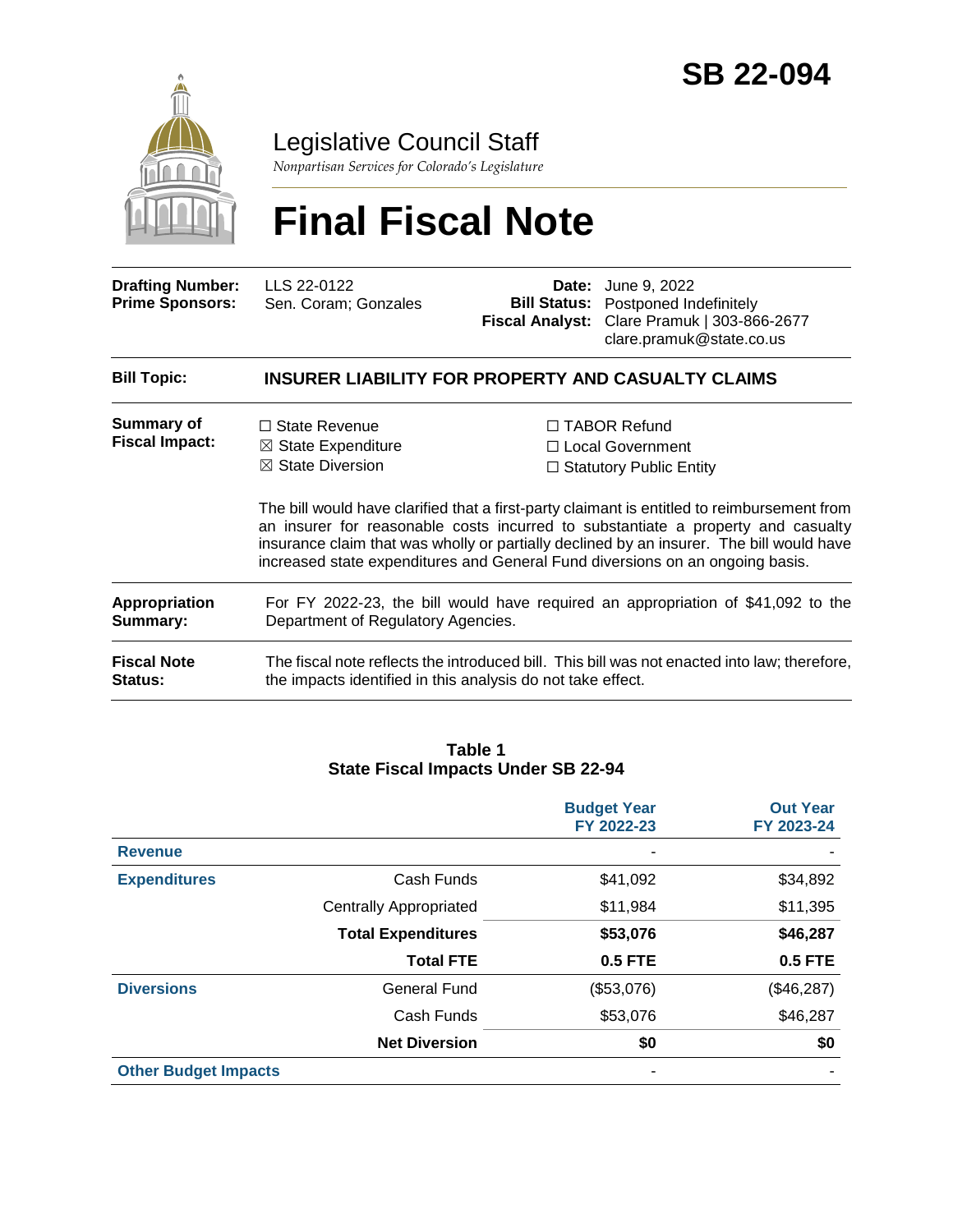Page 2

Page 2<br>June 9, 2022 **SB 22-094** 

# **Summary of Legislation**

The bill clarifies that a first-party claimant is entitled to reimbursement from an insurer for reasonable costs incurred to substantiate a property and casualty insurance claim that was wholly or partially declined by an insurer.

## **Assumptions**

The fiscal note assumes that the broad applicability of this bill to all property and casualty claims, and the necessity to determine what constitutes reasonable cost, will require additional staff for the Division of Insurance in the Department of Regulatory Agencies, to evaluate a 25 percent increase in complaints.

#### **State Diversion**

This bill diverts \$53,076 in FY 2022-23 and \$46,287 in FY 2023-24 and future years from the General Fund to the Division of Insurance Cash Fund. This revenue diversion occurs because the bill increases costs in the Division of Insurance, which is funded with premium tax revenue that would otherwise be credited to the General Fund.

#### **State Expenditures**

The bill increases state expenditures in the Department of Regulatory Agencies by \$53,076 in FY 2022-23 and \$46,287 in FY 2023-24 and future years, paid from the Division of Insurance Cash Fund. Expenditures are shown in Table 2 and detailed below.

|                                           | FY 2022-23 | FY 2023-24 |
|-------------------------------------------|------------|------------|
| <b>Department of Regulatory Agencies</b>  |            |            |
| <b>Personal Services</b>                  | \$34,217   | \$34,217   |
| <b>Operating Expenses</b>                 | \$675      | \$675      |
| <b>Capital Outlay Costs</b>               | \$6,200    |            |
| Centrally Appropriated Costs <sup>1</sup> | \$11,984   | \$11,395   |
| <b>Total Cost</b>                         | \$53,076   | \$46,287   |
| <b>Total FTE</b>                          | $0.5$ FTE  | $0.5$ FTE  |

#### **Table 2 Expenditures Under SB 22-94**

<sup>1</sup> *Centrally appropriated costs are not included in the bill's appropriation.*